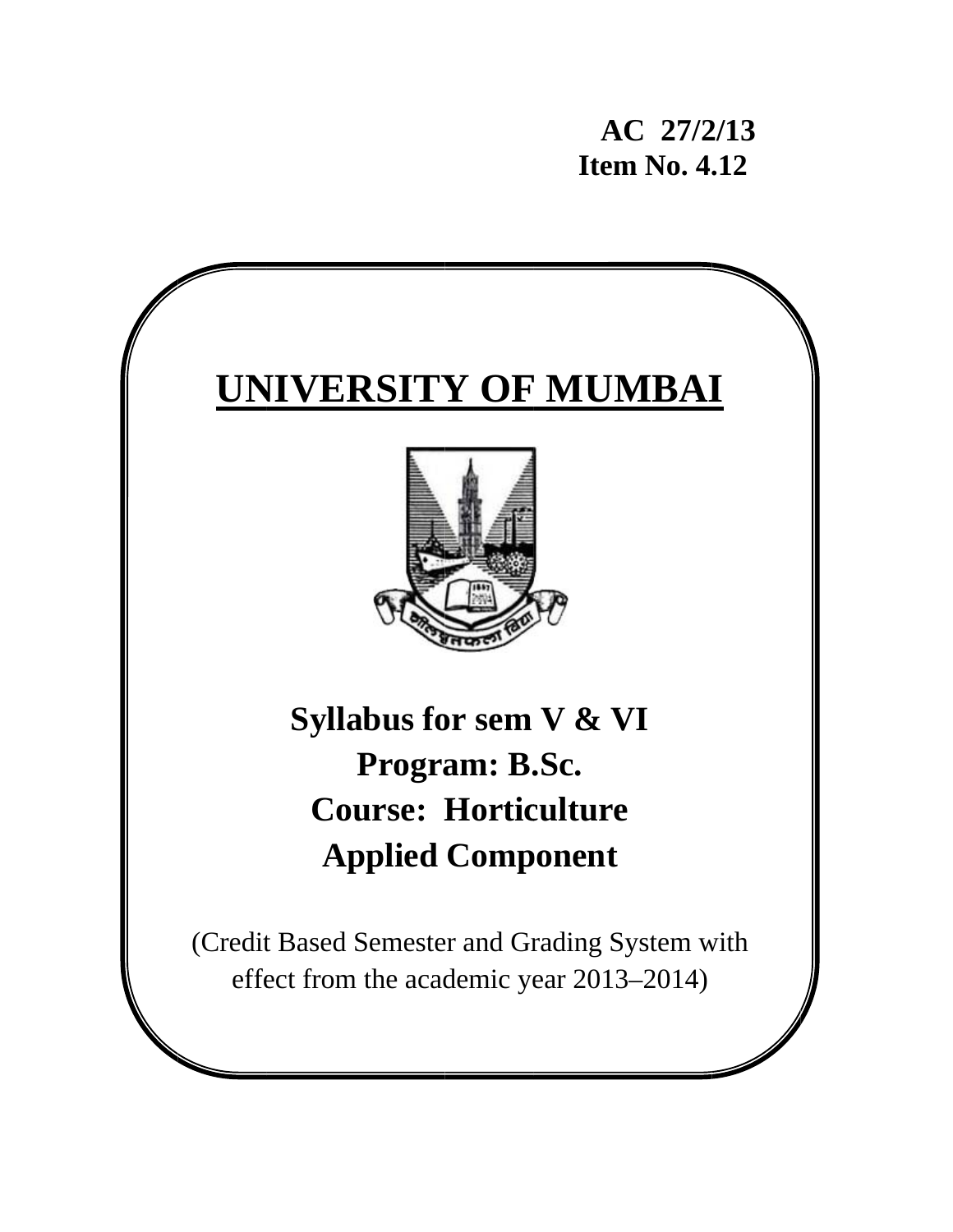# **T.Y.B.Sc. Applied Component Horticulture Syllabus Credit Based and Grading System To be implemented from the Academic year 2013-2014**

| <b>Course Code</b> | <b>UNIT</b>                                                | <b>TOPICS</b>                                       | <b>Credits</b> | L / Week |
|--------------------|------------------------------------------------------------|-----------------------------------------------------|----------------|----------|
| <b>USACHO501</b>   |                                                            | <b>HORTICULTURE &amp; GARDENING -I</b>              |                |          |
|                    |                                                            | <b>INTRODUCTION TO</b><br><b>HORTICULTURE</b>       |                |          |
|                    | $\mathbf H$                                                | PROPAGATION PRACTICES                               |                |          |
|                    | III                                                        | <b>MANURES, FERTILIZERS</b><br><b>AND DISEASES</b>  |                |          |
|                    | $\bf{IV}$                                                  | <b>GARDEN OPERATIONS FOR</b><br><b>HORTICULTURE</b> |                |          |
|                    | <b>USACHO5P1</b> Practicals based on all courses in theory |                                                     |                |          |

# **SEMESTER V**

# **SEMESTER VI**

| <b>Course Code</b> | <b>UNIT</b>                                   | <b>TOPICS</b>                                                                      | <b>Credits</b> | L / Week |
|--------------------|-----------------------------------------------|------------------------------------------------------------------------------------|----------------|----------|
| <b>USACHO601</b>   |                                               | <b>HORTICULTURE &amp; GARDENING - II</b>                                           |                |          |
|                    |                                               | <b>LANDSCAPE GARDENING</b>                                                         |                |          |
|                    | $\mathbf H$                                   | <b>HORTICULTURE PRODUCE</b>                                                        | 2              |          |
|                    | <b>III</b>                                    | <b>COMMERCIAL PRODUCTION</b>                                                       |                |          |
|                    | IV                                            | POST HARVEST TECHNOLOGY<br><b>&amp; ENTREPRENEURSHIP IN</b><br><b>HORTICULTURE</b> |                |          |
| USBO6P1            | Practicals based on all the courses in theory |                                                                                    |                |          |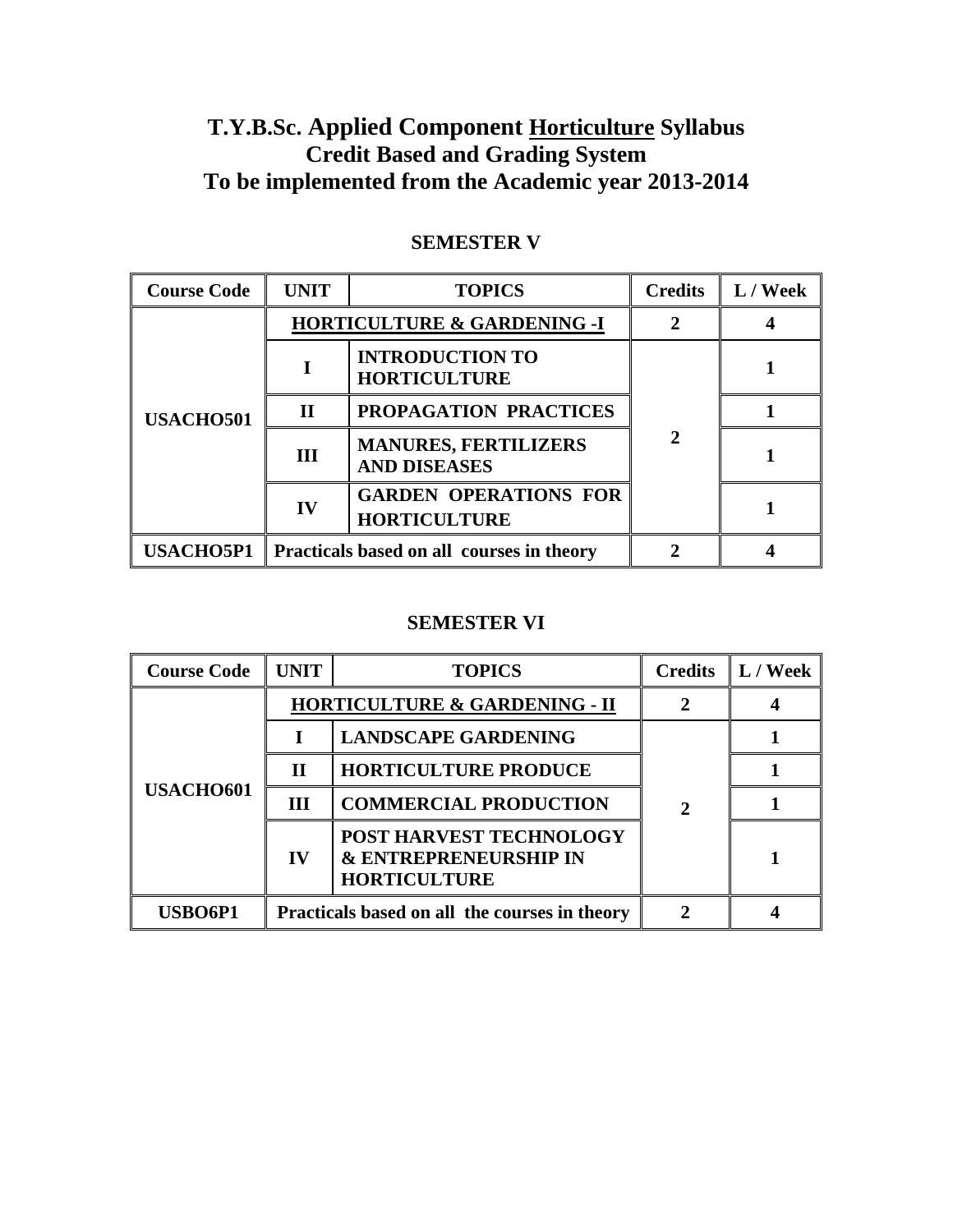# **SEMESTER V THEORY**

| Course Code                                                                         | Title                                                                                                                                                                                                                                                                                                                                                                                                                                                                                                                                                                                                                                                                                                                                                                                                                                                                                                                                                                                                                                                                                   | Credits                      |
|-------------------------------------------------------------------------------------|-----------------------------------------------------------------------------------------------------------------------------------------------------------------------------------------------------------------------------------------------------------------------------------------------------------------------------------------------------------------------------------------------------------------------------------------------------------------------------------------------------------------------------------------------------------------------------------------------------------------------------------------------------------------------------------------------------------------------------------------------------------------------------------------------------------------------------------------------------------------------------------------------------------------------------------------------------------------------------------------------------------------------------------------------------------------------------------------|------------------------------|
| <b>USACHO501</b><br><b>HORTICULTURE AND GARDENING -I</b>                            |                                                                                                                                                                                                                                                                                                                                                                                                                                                                                                                                                                                                                                                                                                                                                                                                                                                                                                                                                                                                                                                                                         | 2 Credits<br>$(60$ lectures) |
| and development<br>strategy plantations<br>$\circ$<br>$\circ$<br>$\circ$<br>$\circ$ | Unit 1 INTRODUCTION TO HORTICULTURE<br>Definition, importance and objectives of Horticulture, branches of<br>Horticulture, Pomology, Olericulture, Landscape Gardening, Nurseries<br>. Allied branches – Apiculture – Bee box, honey bee life cycle and role of<br>apiculture in pollination, Sericulture - Silkworm life cycle, different types<br>with host plant, Social Forestry, Exhibition: aims and objectives.<br>Important Horticulture Research Institutes and Government Schemes for<br>o Konkan Krishi Vidyapeeth - Dapoli<br>National Research Centre for grapes.<br>Regional Fruit Research centre Pune<br>Horticulture Training Centre (H.T.C.) – Talegaon.<br>Central Potato Tuber Research Institute (CPTRI) - Shimla<br><b>Horticulture Consultancy</b><br>Strategy plantation - Lakhibaug Yojana                                                                                                                                                                                                                                                                     | 15L                          |
| <b>By Seeds</b><br>suckers.<br>O<br>$\circ$<br>$\circ$<br>$\circ$                   | <b>Unit 2 PROPAGATION PRACTICES</b><br>Advantages and disadvantages, method of seed propagation<br>Production of seeds, Handling, Collection and Storage<br>Sowing, Transplanting of seedlings and Hardening<br>Seed treatment to control diseases Seedling diseases and their control.<br><b>By specialized Vegetative structures</b><br>Bulbs, Tubers, Corms, Rhizomes, Root stock, runners, Offsets and<br>Artificial methods of plant propagation<br>o Cutting–Root cutting, Stem cuttings, and leaf cuttings. Use of<br>PGR's for rooting.<br>Layering - Definition, Types: Simple, compound, (Serpentine)<br>Tip, Trench, Mound, Air Layering.<br>Grafting-Definition, advantages and disadvantages. Types: Splice,<br>Whip/Tongue, side, veneer, cleft, bark, epicotyls, approach, repair<br>grafting - enarching, bridge and bracing.<br>Budding – Definition, advantages and disadvantages. Types: T-<br>budding, shield, patch, ring budding.<br>Developing new varieties: Technique of Emasculation and<br>bagging, role of polyploidy n production of seedless varieties in | 15L                          |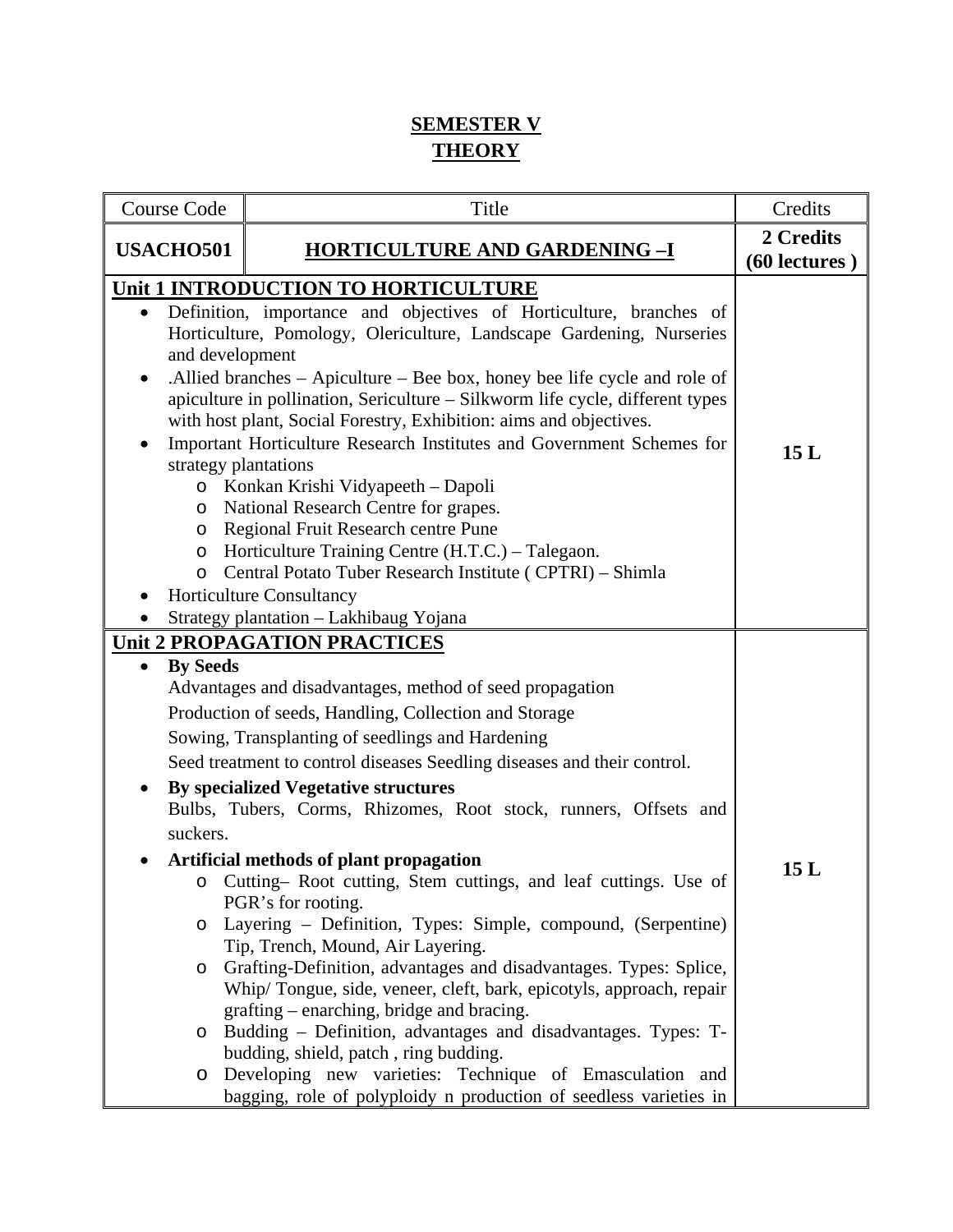| plants.                                                                                                                                                                                                                                                                                                                                                                                                                                                                                                                                                                                                                                                                                                                                                                         |     |
|---------------------------------------------------------------------------------------------------------------------------------------------------------------------------------------------------------------------------------------------------------------------------------------------------------------------------------------------------------------------------------------------------------------------------------------------------------------------------------------------------------------------------------------------------------------------------------------------------------------------------------------------------------------------------------------------------------------------------------------------------------------------------------|-----|
| Application of Tissue Culture in relation to Horticulture.                                                                                                                                                                                                                                                                                                                                                                                                                                                                                                                                                                                                                                                                                                                      |     |
| <b>UNIT-3 MAURES, FERTILIZERS AND DISEASES</b>                                                                                                                                                                                                                                                                                                                                                                                                                                                                                                                                                                                                                                                                                                                                  |     |
| Manures: Definition, importance, important manures FYM(compost), oil<br>cakes, green manure, organic manures and vermicompost.<br>Fertilizers: Definition, Types – Straight, Compound and mixed.<br>Nitrogenous (NH4)2 SO4, Urea, Ca (NO3)2, NH4Cl, Phosphatic<br>(Superphosphate, Bone meal), Potassic (Muriate of potash, K2SO4<br>Biofertilizers: Bacteria, Cyanobacteria, Mycorrhiza, Sea weeds.<br>Diseases: Horticultural plant diseases and their control. Fungal diseases-<br>$\bullet$<br>Rust, Smut, Powdery mildew.Bacterial - Citrus canker, Bacterial wilt.<br>Viral - TMV, Leaf curl.<br><b>Pests</b> – common pests on horticultural crops – Aphids, beetle, stem borer,<br>caterpillars and rats.<br>Friends of farmers: Eartworm, snakes and predaceous fungi. | 15L |
| <b>UNIT 4 GARDEN OPERATIONS FOR HORTICULTURE</b><br>Selection of site, Preparation of soils for garden<br>Mulching, top-dressing, blanching<br>$\bullet$<br>Sowing, transplanting, tree transplanting,<br>$\bullet$<br>Irrigation, - Overhead, Surface, Underground<br>$\bullet$<br>Weeding and pruning, - Principles, Objectives and general technique.<br>Water management and conservation through horticulture, Dry land<br>$\bullet$<br>Horticulture.<br><b>Organic Farming Definition, Scope, Indian scenario, Future scope</b>                                                                                                                                                                                                                                           | 15L |

| <b>Practicals</b>           |                                                                                                 |    |
|-----------------------------|-------------------------------------------------------------------------------------------------|----|
| <b>Semester V USACHO5P1</b> |                                                                                                 | Cr |
|                             | <b>PRACTICAL</b>                                                                                |    |
|                             | Garden implements and their uses.                                                               |    |
|                             | Different types of pots $&$ Potting medium, Potting and repotting                               |    |
|                             | Propagation practices by seed, Vegetative propagation, cutting, layering, budding,<br>grafting. |    |
|                             | Identification of :                                                                             |    |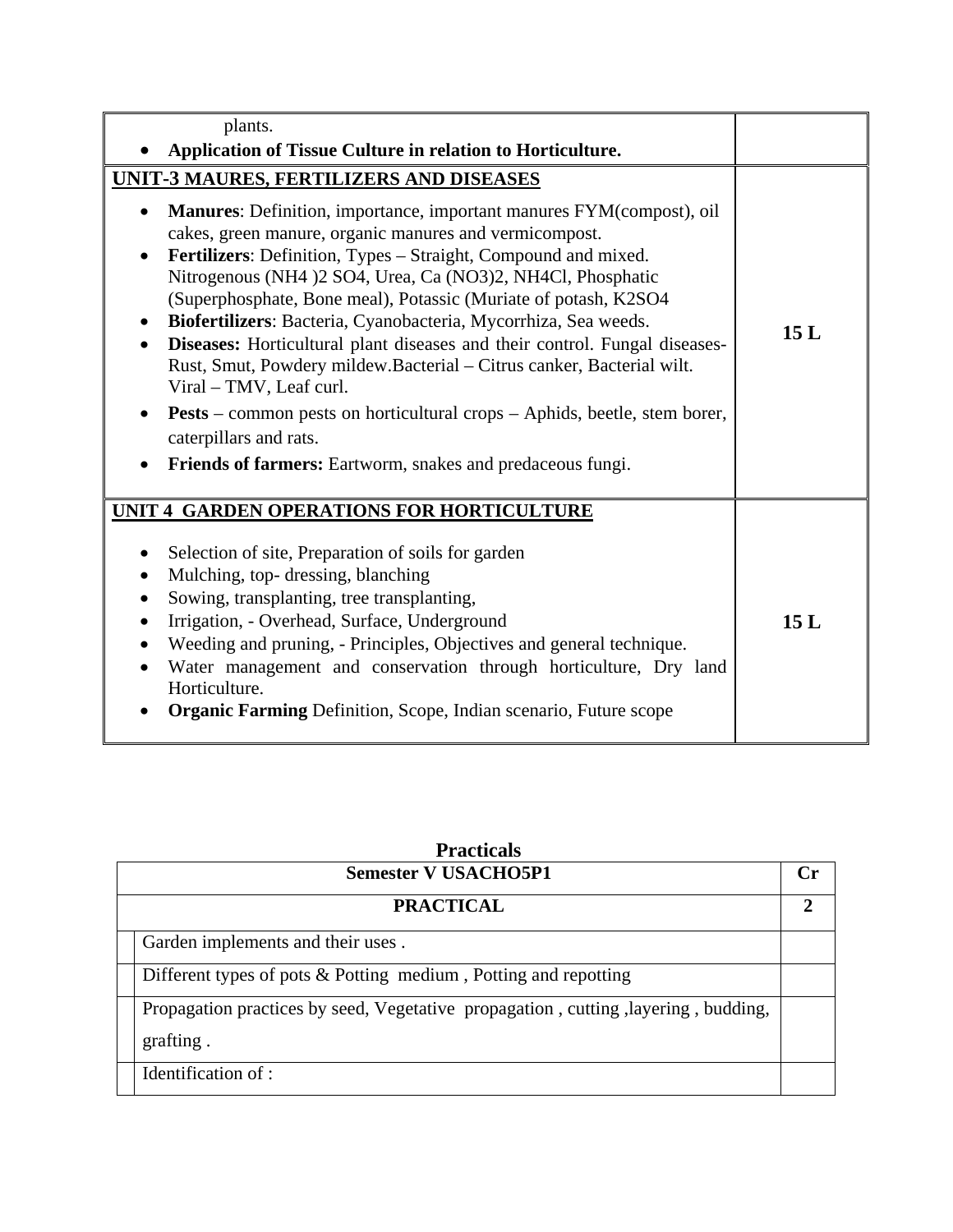| Fertilizers – Identification by physical and chemical methods – Urea, Ammonium    |  |
|-----------------------------------------------------------------------------------|--|
| sulphate, Potassium sulphate, super phosphate.                                    |  |
| Manures – Identification of plants as green manure – Glyricidia, Crotolaria,      |  |
| Leucaena.                                                                         |  |
| Biofertilizers – Identification (material as slides) VAM, Nostoc, Rhizobium.      |  |
| Soil pH, Use of soil testing Kit, electrical conductivity, pH of water, liquid    |  |
| fertilizers.                                                                      |  |
| Method of preparing bonsai, Bottle Garden / Terrarium, Hanging baskets , Dish     |  |
| garden.                                                                           |  |
| Diseases and pests                                                                |  |
| Fungal – Powdery mildew, Rust, Wilt, Blight, Smut,                                |  |
| Bacterial - Canker, Wilt                                                          |  |
| Viral – Leaf curl ,yellow vein Mosaic                                             |  |
| Insects – Sucking, Biting, Chewing, Borers & Ants.                                |  |
| Non Insects pests- Nematodes, Rodents.                                            |  |
| Preparation of natural insecticides - Neem arka, Dashparni arka, Seetaphal        |  |
| powder, Tobacco extracts.                                                         |  |
| Project – Each student should individually present a project related to any topic |  |
| related to Horticulture .It should be duly certified presented at practical       |  |
| examination. Project presentation college at level compulsory.                    |  |
|                                                                                   |  |

# **SEMESTER VI THEORY**

| <b>Course Code</b>                                                                                                                                                         | Title                                 | Credits                           |
|----------------------------------------------------------------------------------------------------------------------------------------------------------------------------|---------------------------------------|-----------------------------------|
| USACHO601                                                                                                                                                                  | <b>HORTICULTURE AND GARDENING -II</b> | 2 Credits<br><b>(60 lectures)</b> |
| Unit 1 LANDSCAPE GARDENING<br>Principles of landscaping & garden design.<br>$\bullet$<br>Indoor plants & Indoor gardens-Hydroponics, Terrarium/Bottle garden,<br>$\bullet$ |                                       | 15L                               |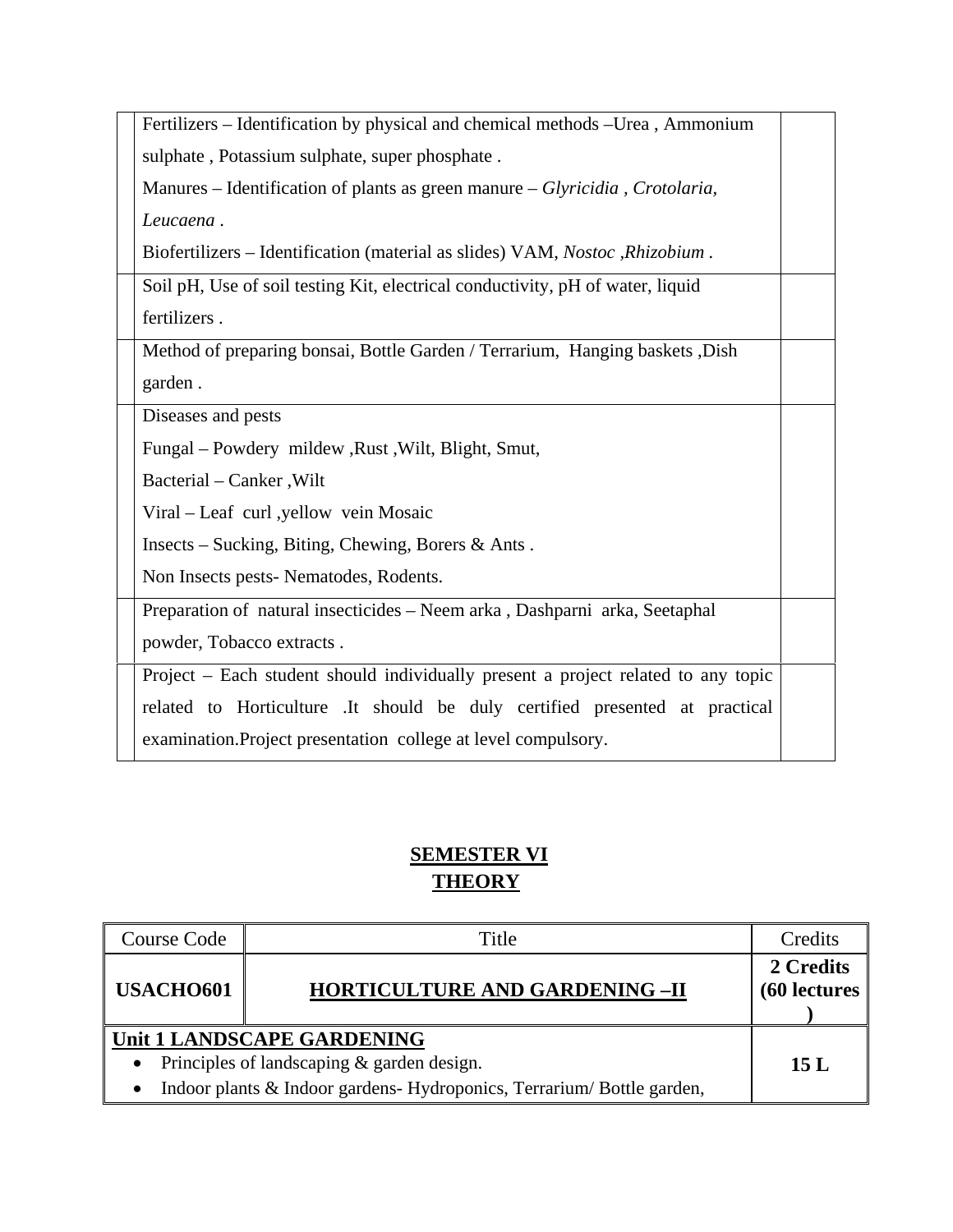| Dish garden.                                                                        |     |
|-------------------------------------------------------------------------------------|-----|
| Important garden features- Paths & Avenues, Hedges & Edges, Lawn,                   |     |
| Flowerbeds, Arches& Pergolas, Fencing, Water bodies, Rock garden &                  |     |
| Plants suitable for different locations & climates.                                 |     |
| Lawn-Purpose of preparation of lawn, Method of preparation of lawn $\&$             |     |
| management of lawn & lawn plants.                                                   |     |
| Soil manipulation for plantation of desirable varieties.                            |     |
| Mughal, Buddist, Botanical garden, Vertical wall garden & Theme park                |     |
| Important Gardens of India-Shalimar (Shrinagar), Vrindavan(Mysore),                 |     |
| Veer Jijamata Udyan( Mumbai)                                                        |     |
|                                                                                     |     |
| Unit 2 - HORTICULTURE PRODUCE                                                       |     |
|                                                                                     |     |
| High -tech Horticultural production- Green house technology- Meaning,               |     |
| types, layout & construction, irrigation systems. Care & attention. Hardening       |     |
| of plants. Space gardens.                                                           |     |
| Floriculture – Scope $\&$ importance, soil and climatic requirement and             | 15L |
| cultivation practices and Economics of green house production of Gerbera,           |     |
| Carnation, Roses, Orchids.                                                          |     |
| Propagation techniques, packing and marketing, enhancing and delaying               |     |
| period of bloom by special methods. Floral decoration, Florist shop                 |     |
| management.                                                                         |     |
|                                                                                     |     |
| UNIT-3 COMMERCIAL PRODUCTION                                                        |     |
| <b>Commercial production of the following</b> $-$ in relation to propagation, post  |     |
| plantation care, harvesting, post harvest management & varieties.                   |     |
| Tubers-potato<br>O                                                                  |     |
| Vegetables-Tomato<br>$\circ$                                                        |     |
| Fruits-Mango, Grapes & Coconut- products like coco peat/ Coir etc.<br>O             | 15L |
| Spices/condiments-chilly<br>O                                                       |     |
| Medicinal plants- Aloe vera, Stevia rebaurdina(Madura)<br>O                         |     |
| Aromatic plant- Citronella, Patchouli<br>O                                          |     |
|                                                                                     |     |
| UNIT 4 POST HARVEST TECHNOLOGY & ENTREPRENEURSHIP                                   |     |
| <b>IN HORTICULTURE</b>                                                              |     |
| <b>Maturity</b> - Factors responsible for maturity & ripening methods used for      |     |
| delaying ripening.                                                                  | 15L |
|                                                                                     |     |
| Harvest-Time of harvest, harvesting and handling of harvested products<br>$\bullet$ |     |
| Storage of fresh produce- Types of storage of fruits & vegetables                   |     |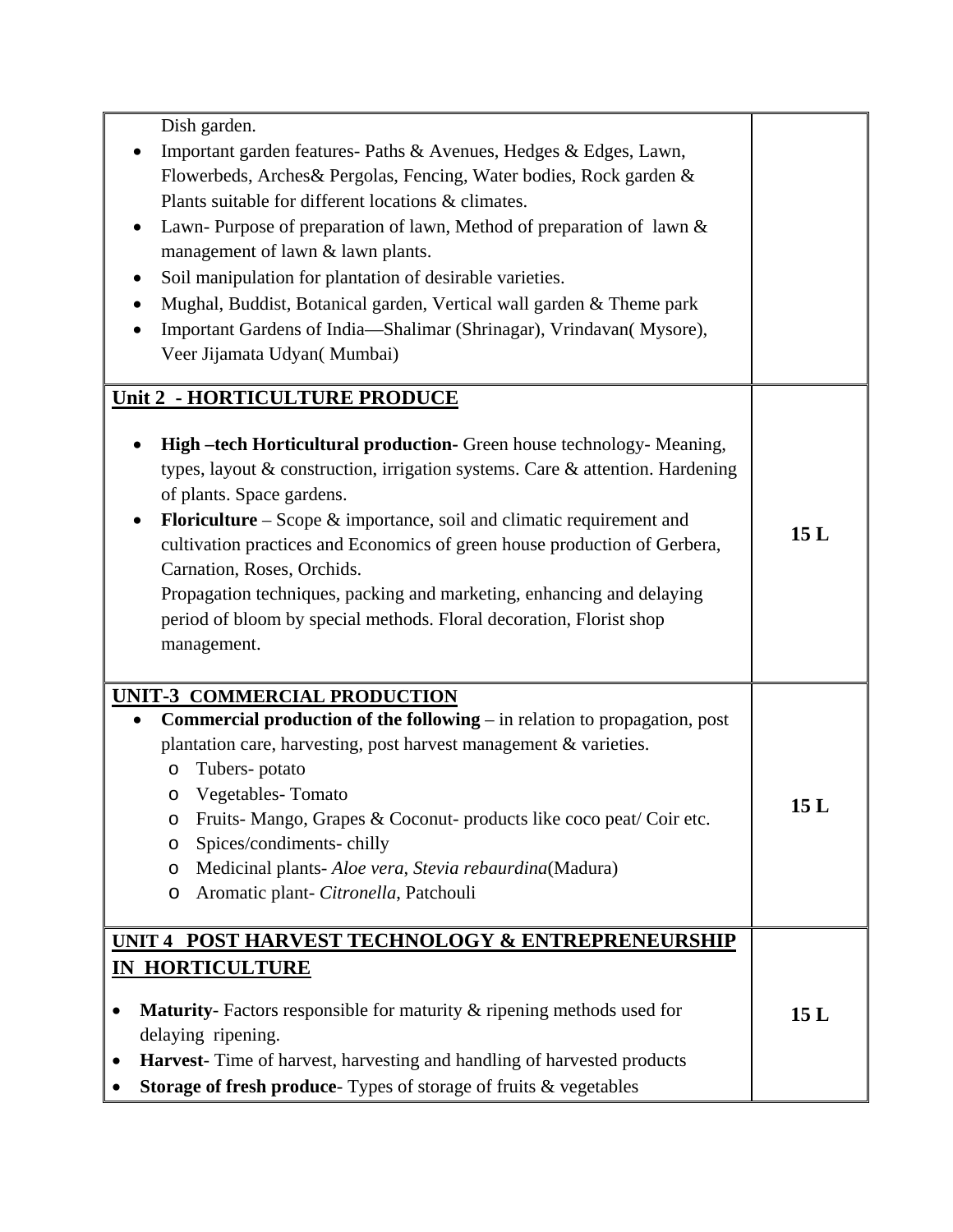- **Fruit & vegetables preservation technology**.
- **Marketing** grading, packing & transportation. Ways of increasing the market value and shelf life of horticultural produce.
- **Horticultural business, management and Entrepreneurship development**  Horticulture as a business definition and nature, organization, planning and operation of Horticulture farm business.

# **Practicals**

| <b>Semester VI USACHO6P1</b>                                                          | Cr             |
|---------------------------------------------------------------------------------------|----------------|
| <b>PRACTICAL</b>                                                                      | $\overline{2}$ |
| Preparation of garden layout                                                          |                |
| List of plants suitable for garden locations- 2-3 plants for each location.           |                |
| Identification of important horticultural plants                                      |                |
| 1. Herbs – foliage any 2 and flowering any 2                                          |                |
| 2. Shrubs – foliage any 2 flowering any 2                                             |                |
| 3. Trees – foliage any 2 and flowering any 2                                          |                |
| 4. Climbers – any 2                                                                   |                |
| 5. Lianas – any $2$                                                                   |                |
| 6. Epiphytes – any 2                                                                  |                |
| 7. Creepers – any 2                                                                   |                |
| 8. Trailers – any $2$                                                                 |                |
| 9. Aquatic plants – any 3 (preferably various habitat)<br>10. Succulents – any $2$    |                |
| 11. Weeds $-$ any 10                                                                  |                |
| Flower arrangements --Indian (Gajara, veni, garland, bouquet - Baskets, hand          |                |
| ,torch type, table floral arrangement), Japanese and western all type                 |                |
|                                                                                       |                |
| Preparation of Jams, Jellies, Squashes/ Syrups, Pickle, sauces                        |                |
| Fruit & vegetable carving & Bio-jewelery                                              |                |
| Green house plants-Information regarding to soil, temperature, irrigation, fertilizer |                |
| requirements and propagation methods for Anthurium, Gerbera, Orchids, Tuberose,       |                |
| Carnation, Roses, Capsicum                                                            |                |
|                                                                                       |                |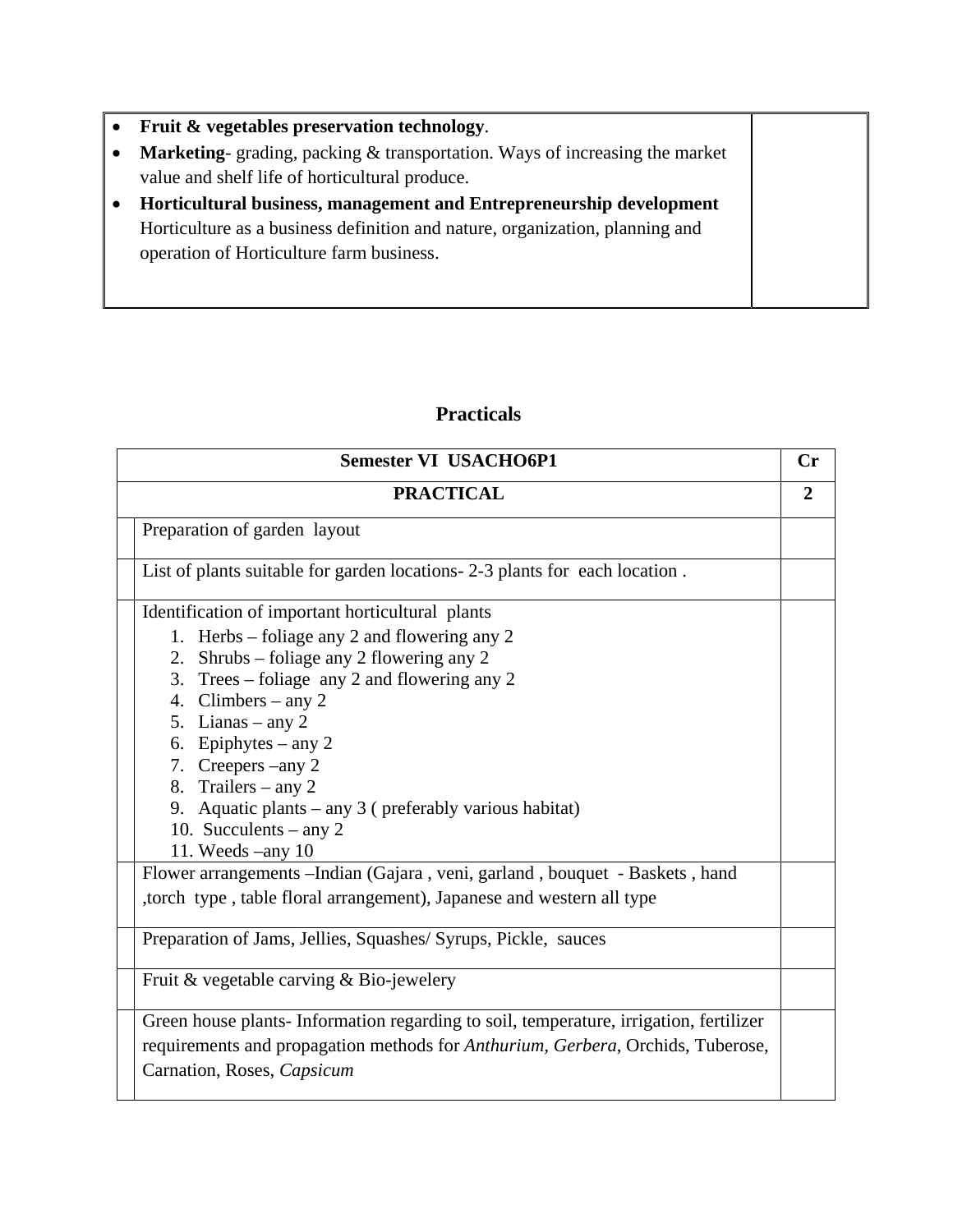Preparation of garden layout

List of plants suitable for garden locations- 2-3 plants for each location .

**Visits** : To Garden /Parks / Nurseries/ Exhibition / Horticulture industries / Research Station and record of visits should be duly certified and presented at practical examination.

# **Modality of Assessment : Theory Examination Pattern:**

### A) Internal Assessment - 40% **40 marks. 40 marks. 40 marks.**

| Sr No          | Evaluation type                                                                                                                                                     | Marks |
|----------------|---------------------------------------------------------------------------------------------------------------------------------------------------------------------|-------|
| 1              | One Assignments/Case study/Project                                                                                                                                  | 10    |
| $\overline{2}$ | One class Test (multiple choice questions / objective)                                                                                                              | 20    |
| 3              | participation in routine class instructional deliveries(case<br>Active<br>studies/ seminars//presentation)                                                          | 05    |
| 4              | Overall conduct as a responsible student, manners, skill in articulation,<br>leadership qualities demonstrated through organizing co-curricular<br>activities, etc. | 05    |

#### **B ) External examination ‐ 60 %**

### **Semester End Theory Assessment - 60% 60 marks**

- i. Duration These examinations shall be of two hours duration.
- ii. Theory question paper pattern :-
- 1. There shall be **five** questions each of **12** marks. On each unit there will be one question & fifth one will be based on all the four units .
- 2. All questions shall be compulsory with internal choice within the questions. Each question will be of **24** marks with options.
- 3. Questions may be sub divided into sub questions a, b, c & d only, each carrying **six** marks **OR** a, b, c, d,e & f only each carrying **four** marks and the allocation of marks depends on the weightage of the topic.

# **Practical Examination Pattern:**